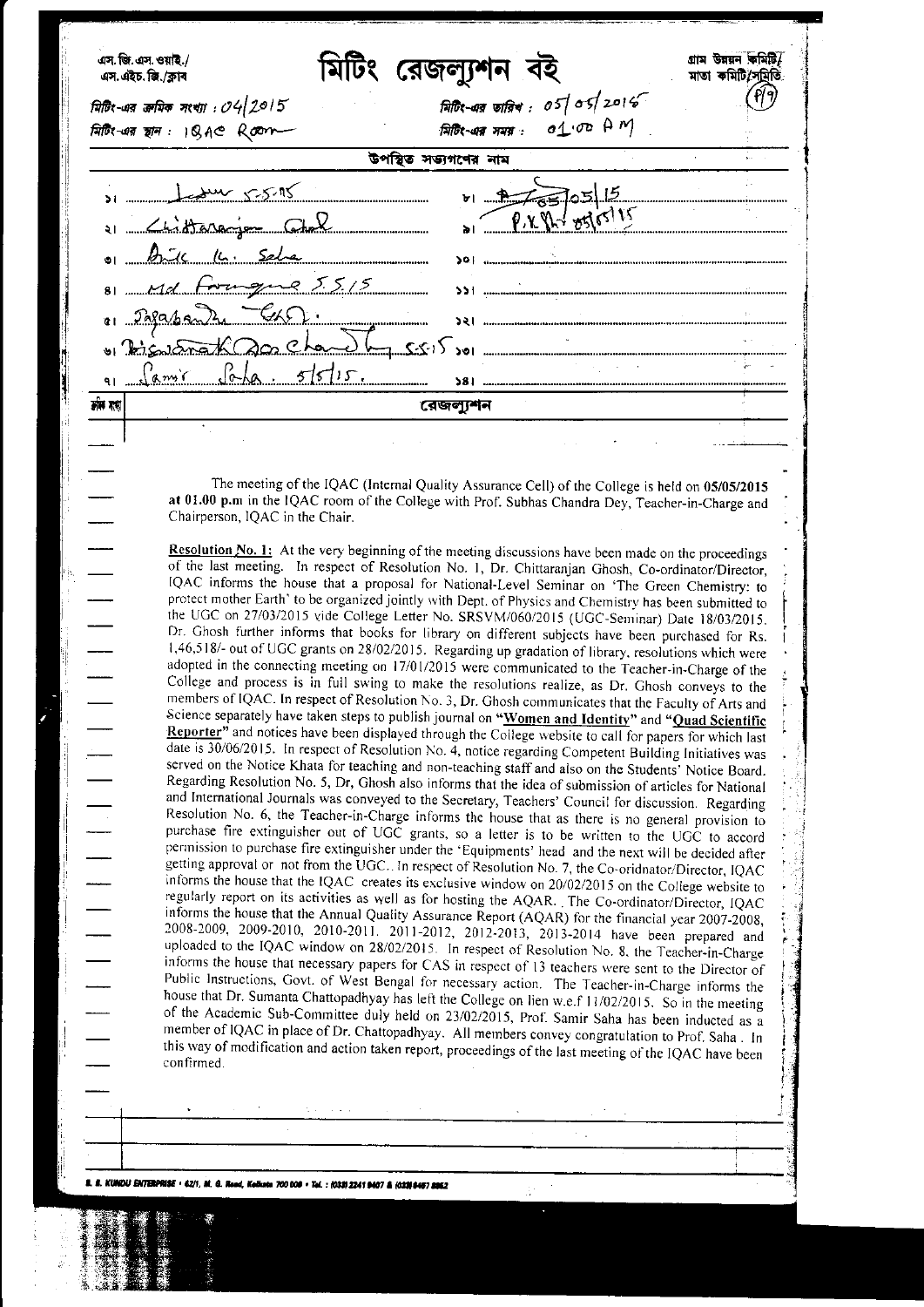|                                                                                                                          | রেজল্যশন                                                                                                                                                                                                                                                                                                                                                                                                                                                                                                                                                                                                                                                                                                                                        |  |
|--------------------------------------------------------------------------------------------------------------------------|-------------------------------------------------------------------------------------------------------------------------------------------------------------------------------------------------------------------------------------------------------------------------------------------------------------------------------------------------------------------------------------------------------------------------------------------------------------------------------------------------------------------------------------------------------------------------------------------------------------------------------------------------------------------------------------------------------------------------------------------------|--|
|                                                                                                                          |                                                                                                                                                                                                                                                                                                                                                                                                                                                                                                                                                                                                                                                                                                                                                 |  |
|                                                                                                                          |                                                                                                                                                                                                                                                                                                                                                                                                                                                                                                                                                                                                                                                                                                                                                 |  |
|                                                                                                                          |                                                                                                                                                                                                                                                                                                                                                                                                                                                                                                                                                                                                                                                                                                                                                 |  |
|                                                                                                                          | :: 2 ::                                                                                                                                                                                                                                                                                                                                                                                                                                                                                                                                                                                                                                                                                                                                         |  |
|                                                                                                                          | Resolution No. 2: Prof. Subhas Chandra Dey, Teacher-in-Charge informs the house that Alumni                                                                                                                                                                                                                                                                                                                                                                                                                                                                                                                                                                                                                                                     |  |
|                                                                                                                          | Association was formed in 2007 and Registration Number was also sanctioned in favour of the said<br>society. Be it unanimously resolved that the Teacher-in-Charge be requested to take necessary steps to<br>renew the Registration Number and selection of office bearers of the Association.                                                                                                                                                                                                                                                                                                                                                                                                                                                 |  |
|                                                                                                                          | <b>Resolution No. 3:</b><br>Dr. Chittaranjan Ghosh proposes to form Parent-Teacher Association. Be it<br>unanimously resolved that the Teacher-in-Charge be requested to take necessary steps to form Parent-<br>Teacher Association of the College.                                                                                                                                                                                                                                                                                                                                                                                                                                                                                            |  |
| 111111111                                                                                                                | Resolution No. 4:<br>The Teacher-in-Charge informs the house that Dr. Sumanta Chattopadhyay, Asst.<br>Professor in Mathematics and Dr. Sk. Anarul Islam, Asst. Professor in Mathematics left the College on<br>lien to join other College and they submitted their laptops, duly allotted to them, which were purchased<br>from UGC Additional Development Grants in the eleventh Plan Period, to the office of the Teacher-in-<br>Charge. Be it unanimously resolved that the Teacher-in-Charge be requested to allot the said laptops to<br>the Dept. of History and Dept. of Chemistry, as those departments have no laptops.                                                                                                                |  |
|                                                                                                                          | <b>Resolution No. 5:</b><br>The Teacher-in-Charge informs the house that there are paucity of non-teaching<br>staff in different sections. As a result various development-related and departmental works come to halt.<br>Be it unanimously resolved that the Teacher-in-Charge be requested to take necessary steps to fill up<br>vacant non-teaching posts on permanent basis or at least casual basis.                                                                                                                                                                                                                                                                                                                                      |  |
|                                                                                                                          | <b>Resolution No. 6:</b><br>For benefit of students, regular health-check up is very important matter. Be it<br>unanimously resolved that the Teacher-in-Charge be requested to take necessary steps to establish<br>Health Check -up centre so that the students may avail opportunity to consult with doctor at least once                                                                                                                                                                                                                                                                                                                                                                                                                    |  |
|                                                                                                                          | <b>Resolution No. 7:</b><br>For close surveillance of various aspects of the College, installation of CCTV is<br>most urgent matter. Be it unanimously resolved that the Teacher-in-Charge be requested to take<br>necessary steps to purchase CCTV out of UGC grants, if there is any provision, otherwise expenses in<br>this case should be borne out of College fund.                                                                                                                                                                                                                                                                                                                                                                       |  |
|                                                                                                                          | Resolution No. 8:<br>The Teacher-in-Charge places the G.O. No. 320-Edn (CS)/10M-96/13 Dated<br>$\frac{1}{2}$ 01/04/2015 regarding releasing of financial assistance to the Govt. -aided colleges in connection with<br>construction, purchasing of computers & furniture etc. After properly going through the said G.O., all<br>members opine that these have urgent necessity to heighten the boundary wall, to construct modern<br>Canteen system for staff and students (separately for boys and girls), to renovate Administrative<br>Building and to purchase furniture for Administrative Office, Principal/Teacher-in-Charge's Office,<br>proposed canteen and individual seating arrangement for the students of the dept. of Physics. |  |
|                                                                                                                          | In this respect the Teacher-in-charge & Secretary is requested to contact a Civil Engineer to<br>process plans and estimates as per PWD scheduled rate and also requested to take necessary steps to vet<br>the said plan and estimate and submit the same along with necessary papers to the Govt. of West Bengal<br>by 30th June, 2015.                                                                                                                                                                                                                                                                                                                                                                                                       |  |
|                                                                                                                          | Resolution No. 9:<br>To development inter-college academic environment, MOU is essential. Be it<br>unanimously resolved that the Teacher-in-Charge be requested to take necessary steps to sign MOU with<br>neighbouring College i.e. Aghore Kamini Prakash Chandra Mahavidyalaya, Bengai, Hooghly.                                                                                                                                                                                                                                                                                                                                                                                                                                             |  |
| $\begin{array}{c} \begin{array}{c} \begin{array}{c} \end{array} \\ \begin{array}{c} \end{array} \end{array} \end{array}$ | <b>Resolution No. 10:</b><br>Discussion has been made on up-gradation of laboratories. Be it unanimously<br>resolved that Dr. Chittaranjan Ghosh, Convener, Committee to Plan and Purchase of equipments (UGC<br>Grants) be asked to take necessary steps to purchase equipments out of UGC grants to upgrade Physics<br>& Chemistry Laboratory.                                                                                                                                                                                                                                                                                                                                                                                                |  |
|                                                                                                                          |                                                                                                                                                                                                                                                                                                                                                                                                                                                                                                                                                                                                                                                                                                                                                 |  |
|                                                                                                                          |                                                                                                                                                                                                                                                                                                                                                                                                                                                                                                                                                                                                                                                                                                                                                 |  |
|                                                                                                                          |                                                                                                                                                                                                                                                                                                                                                                                                                                                                                                                                                                                                                                                                                                                                                 |  |